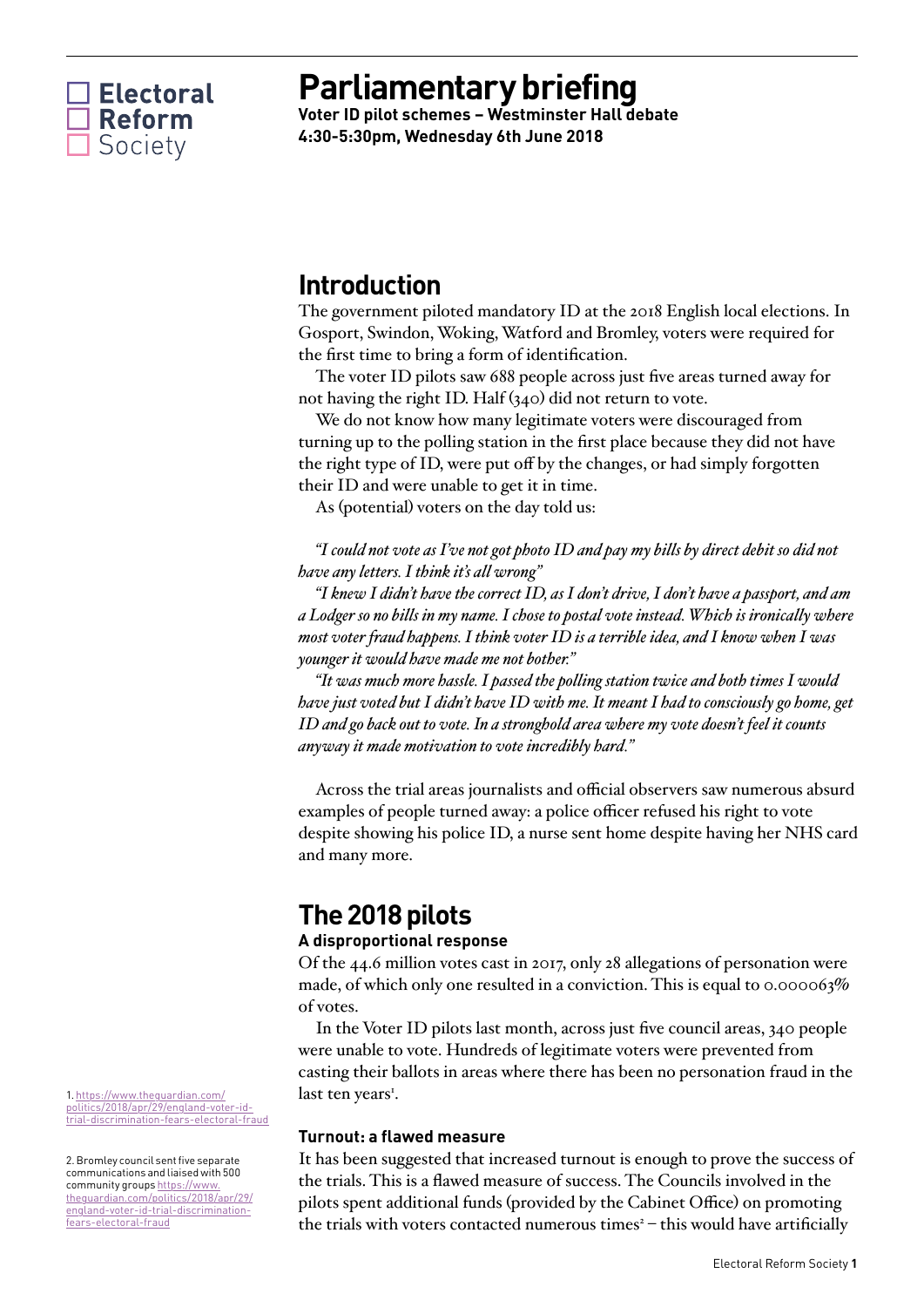stimulated turnout. It is unlikely that similar funds will be made to all electoral offices on an ongoing basis should the scheme be rolled out nationally.

Moreover, the self-selecting trial areas do not provide the required data to test whether the ID requirements have had a negative effect on those most likely to be affected.

## **A public concern?**

Public confidence in elections is important, and is routinely given as a reason for introducing voter ID. However, our polling *(to be published on Wednesday 6th June*) shows that amongst other concerns about the conduct of our elections, voter ID is the least of voters' worries.

Just one in 25  $(4\%)$  people chose additional identity checks at polling stations as the most important aspect for the conduct of elections in the UK – placing it second from bottom of 10 issues. The top issues for voters were ensuring that elections are free from the influence of large financial donations  $(\text{I7\%})$ , an accurate voting register (16%) and balanced media coverage (13%).

Surveys of UK poll workers<sup>3</sup> found that less than one percent of poll workers were concerned about electoral fraud in their polling stations. The study concludes that 'more liberal voting procedures such as the absence of voter ID does not necessarily go hand in hand with low levels of confidence and trust in the electoral process' (Clark and James, 2017).

Voter ID will not necessarily improve voters' perception of security. Electoral Commission research on the 2017 General Election<sup>4</sup> finds that  $86\%$ of people in England and Scotland think that voting at the polling station is safe, the figure is the same in Northern Ireland (86% safe) where ID is required. More people in England think voting at the polling station is very safe  $(44\%)$  compared to Northern Ireland  $(40\%)$  according to this poll.

Of those who are dissatisfied with the procedure for voting in elections, only 4% of people in England give their reasons as 'the system is open to abuse', this figure is 8% in Northern Ireland where voter ID is required.

## **The basis for change**

One of the key pieces of evidence used to support the need for the Government's voter ID pilots has been discredited by the UK Statistics Authority (UKSA)<sup>5</sup>. The government claimed that in-person voter fraud more than doubled between 2014 and 2016. While the statistic is technically accurate – a rise from 21 cases in 2014 to 44 in 2016 – the Cabinet Office failed to mention that the number of allegations then fell by more than a third in 2017, to 28.

Voter ID laws would make no difference to allegations of fraud with postal votes, proxy votes, breaches of secrecy, tampering with ballot papers, bribery, undue influence, or electoral expenditure. But it would make it harder to vote for millions of legitimate voters.

A barrier to democracy

There's evidence that strict voter ID rules in the USA disproportionately disadvantage already marginalised groups. Unlike in mainland Europe where everyone has a national ID card, in the UK and USA the richer you are the more likely you have ID. Many citizens who can't afford to go on foreign holidays don't have passports, and those that can't drive don't have driving licences.

In the 2011 Census, 9.5 million people stated they did not hold a passport, 9 million do not have a driving licence and in 2013/14 1.7 million lack even a bank account. That makes mandatory voter ID – with no free provision – a

#### **Please note**

This polling is embargoed to the press until Wednesday 6th June 2018

3. Alistair Clark and Toby James, (2017), 'Poll Workers' in Pippa Norris and Alessanadro Nai (2017) (eds) Watchdog Elections: Transparency, Accountability and Integrity, New York: Oxford University Press

4. Electoral Commission, (2017), Electoral Commission Public Opinion research UK Parliament general election – June 2017 [https://www.electoralcommission.org.](https://www.electoralcommission.org.uk/__data/assets/pdf_file/0007/234943/UKPGE-June-2017-Public-opinion-survey-Topline.pdf) uk/ data/assets/pdf file/0007/234943/ [UKPGE-June-2017-Public-opinion-survey-](https://www.electoralcommission.org.uk/__data/assets/pdf_file/0007/234943/UKPGE-June-2017-Public-opinion-survey-Topline.pdf)[Topline.pdf](https://www.electoralcommission.org.uk/__data/assets/pdf_file/0007/234943/UKPGE-June-2017-Public-opinion-survey-Topline.pdf)

5. [https://www.statisticsauthority.gov.uk/](https://www.statisticsauthority.gov.uk/correspondence/presentation-of-electoral-fraud-statistics/) [correspondence/presentation-of-electoral](https://www.statisticsauthority.gov.uk/correspondence/presentation-of-electoral-fraud-statistics/)[fraud-statistics/](https://www.statisticsauthority.gov.uk/correspondence/presentation-of-electoral-fraud-statistics/)